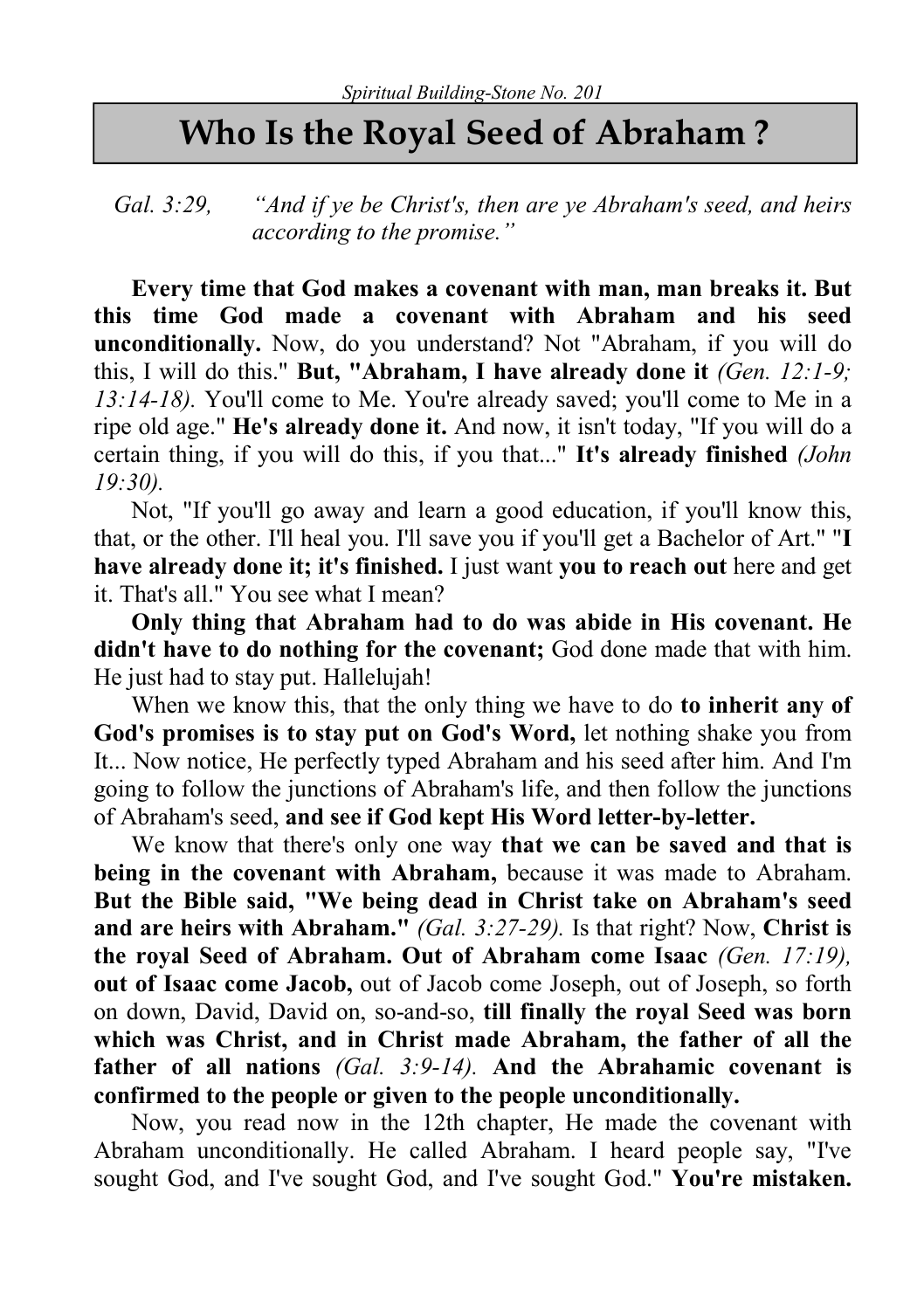## God sought you, and sought you, and sought you. It wasn't you seeking God; it's God seeking you (Rom.  $10:20$ ; John 6:44).

Notice. Abraham. He was just an ordinary man, come down from the tower of Babel with his father, and they settled down--probably was up in the land of the Shinar, come on down into the city of Ur in the land of the Chaldeans. He was just an ordinary man, no saint, no god. He's just an ordinary man, nothing about him any different than any one else, no more than there is you, just an ordinary person. But God saw something in him, and He called him. God seen the same thing in every born again man and woman here. Now, Abraham wasn't afraid to put his to work, are you? The same faith that He gave Abraham, He gives it to you freely, if you'll use it.  $_{[2]}$ 

Now, Abraham... Let's take just a little look at his life. Who was he? Where did he come from? Was he a special-born child? No, sir. He was just an ordinary man. He come from his father, down from Babylon, and perhaps was raised around idolatry. But God by election chose Abraham, not because that he was a good man, but because God elected Abraham.

And that's the only way that you'll ever come to God. It's God's election. God does the choosing (*John 15:16*). You have nothing to do with it. There's no man has sought God at any time. You can't seek God; it's God seeking you (Rom.  $10:20$ ). It's something in you, creating that desire. And that's the reason there's Divine healing if the Bible didn't even say so. It's that creative something in the children of God, that's hunting for that fountain that's open. But the strange thing, when you find the fountain, like the disciples that night who was praying for help, and the very help that come to them, they were afraid of it.

Now, notice what God did. Now, Abraham in the Bible represents election; Isaac, justification; Jacob, grace; Joseph, perfection. Then it run out. Perfection... Joseph was a perfect man; there's nothing against him in the Bible.

But on this election, God chose Abraham (Gen. 12:1-8), not because he was an educated man, not because he was a smart man, but because that God saw something in Abraham before the foundation of the world. And that's the reason you are a Christian today, is because that God saw something in you before the foundation of the world and put your name on the Lamb's Book of Life, before the world ever was formed. How you going to lose? How can you do it? [3]

Now is the hour! God, let this sink in! Now is the hour, that, the royal Seed of Abraham! Do you get it? God manifested in human flesh (Luke 17:26-36), giving them their last sign before the destruction of the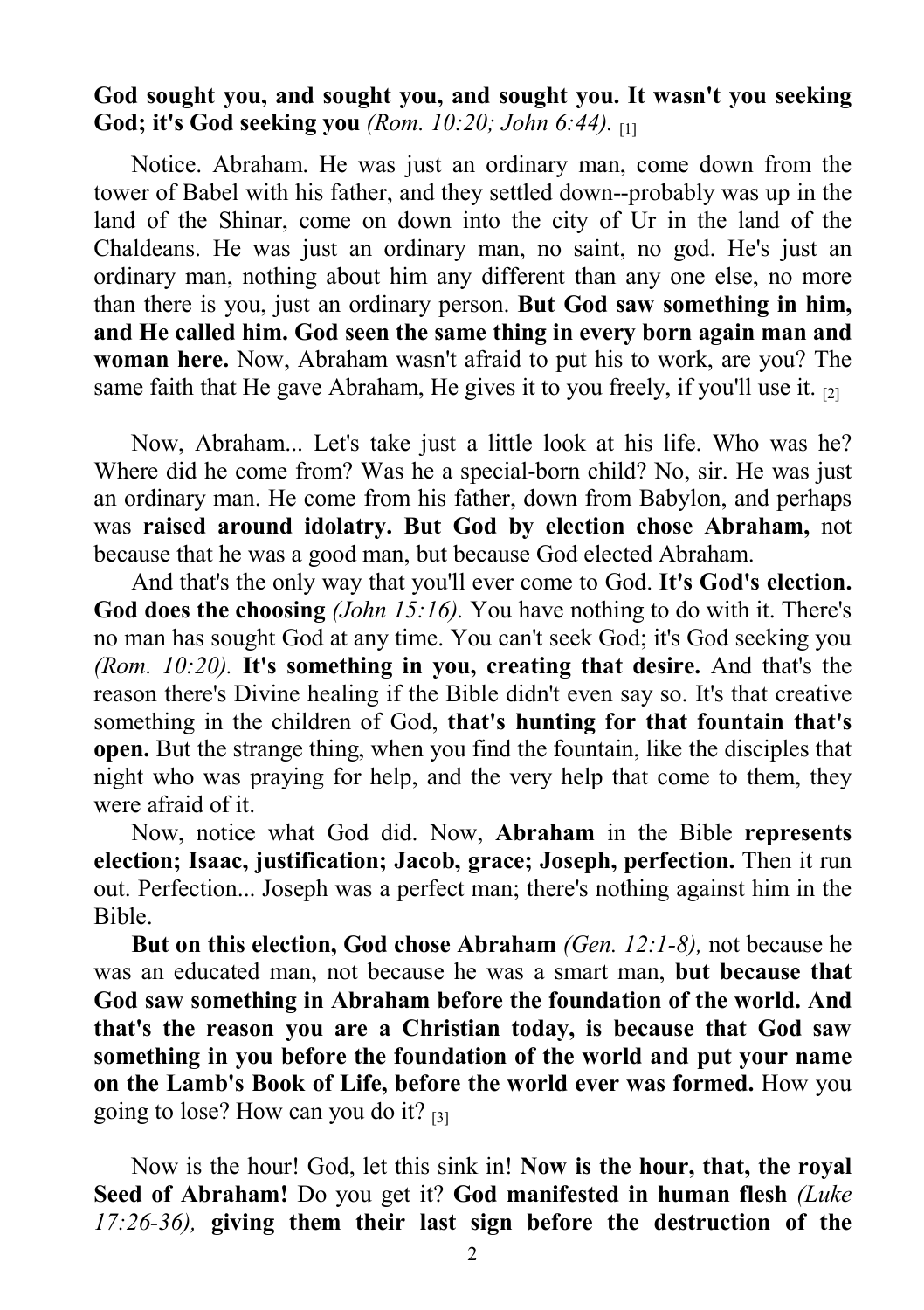lukewarm and the going away as it did. Last splendor of Lot's backsliding! Let that sink just a minute.

Abraham, one; Abraham's natural seed, two; Abraham's royal Seed, three.

Watch, the Message don't take with the lukewarm out there. Where did It even go to them? Was sent to the pentecostals, the elect, the drawed-out.

Now watch the royal Seed. See, it's got to come those three times, see, everywhere you take. Ham, Shem, and Japheth's people. The royal Seed of Abraham! There's Abraham; the natural seed; the royal Seed. Everything! The royal Seed is by Christ. We come to Abraham's promise that God give him through Christ (Gen. 22:14-18), the royal Seed. And this is the royal Seed, this Church of the Lord Jesus that He's restoring in the last days. [4]

As God brought a nation out of a nation, in Egypt, He is bringing a Church out of a church, or a Bride out of a church; Church out of church. And the remnant of the woman's seed, that what was left over, "there is weeping and howling and gnashing of teeth, 'cause they didn't have Oil in their lamps, Holy Spirit" (Rev. 12:13-17; Matt. 25:1-13; 24:48-51).

The position is setting right. And now look up on the hill. Abraham; Lot: Sodomites. The world: the church: the Elect, the Bride, out of the church. We're sitting positionally right. The world is just in the right swing to it.  $[5]$ 

Remember, there's always three groups of people in every bunch of people you gather, that's: make-believers, unbelievers, and believers. We have them in every group. They've had them in all time. There was the Sodomites, there was the Lotites, and there was Abraham.

The Abraham was a called-out group, he wasn't in Sodom to begin with. Now watch their Message! They'd been looking for a promised son, looked for it for years. God had showed Abraham many great signs and wonders, but here God came down Himself like a man!

You say, "That was an Angel." *(Gen. 18:1-33)*.

Abraham called Him, "Lord," capital L-o-r-d. Any reader of the Bible knows that that capital L-o-r-d is Elohim. "In the beginning God," Lord God, Elohim, the all-sufficient One. Abraham called Him, "Lord God, Elohim."

Now notice, there were two people that went down into Sodom with a message, and they preached to the Sodomites. They didn't perform nothing, but blinded them; which, preaching the Gospel does blind the unbeliever.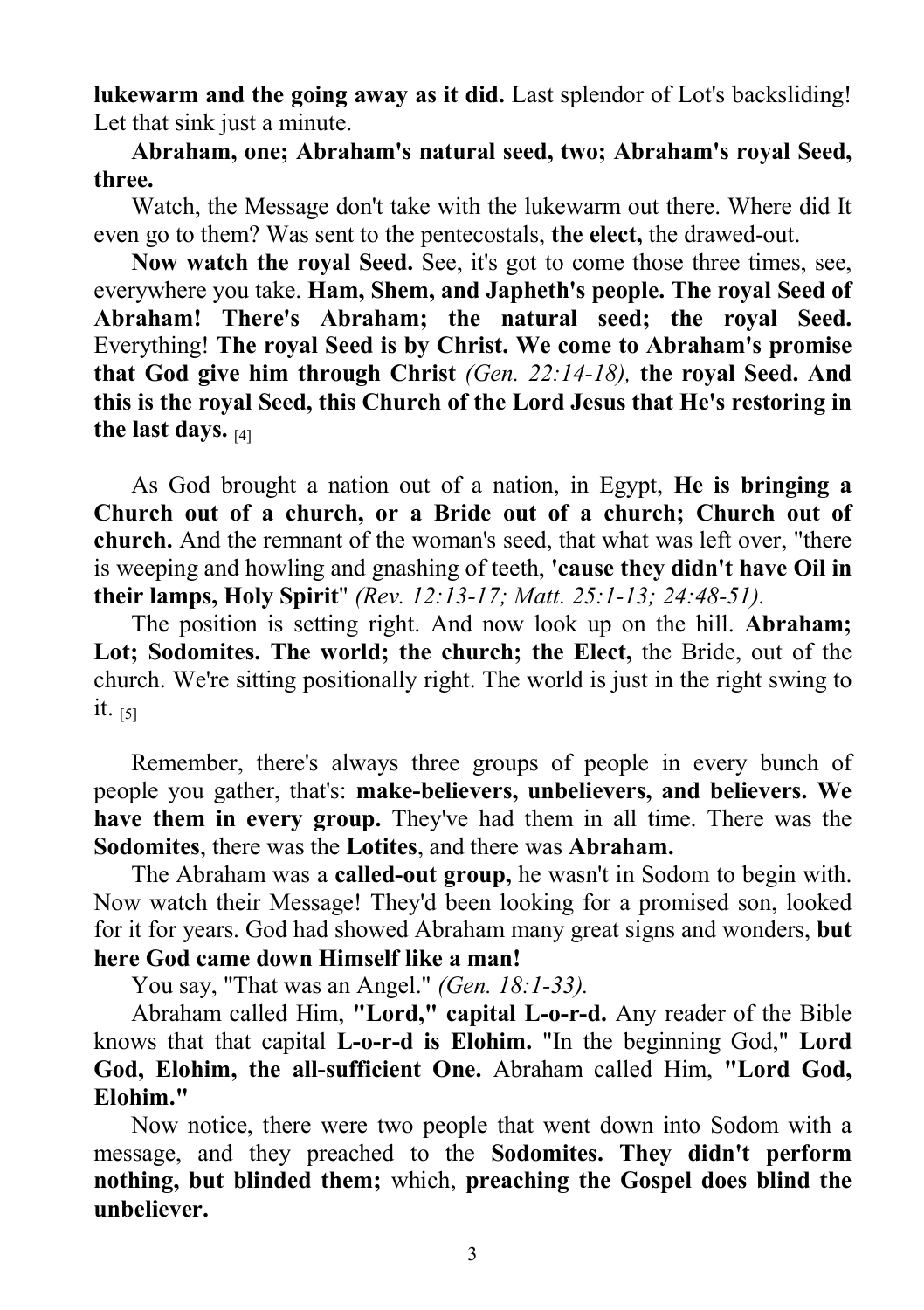But watch what kind of a sign the Abraham group received!

Now, we are supposed to be the royal Seed of Abraham, Isaac was the natural seed. But the faith Seed, the faith in the promised Word, the promised Word (don't miss It) was that royal Seed; that was the Seed, Abraham's faith. "We being dead in Christ, we're Abraham's Seed, heirs with him according to the promise." (Gal. 3:29).  $\overline{161}$ 

## That's the faith. That's the royal seed of Abraham. That's the kind of seed that takes God's Word. That's the thing that'll bring the Bride. That's the thing that'll meet Christ. He is the Word. [7]

And remember the last sign that Abraham saw. And we who are born of the Spirit of Christ (I Peter 1:22-23), are Abraham's royal Seed. Jesus promised that the royal Seed of Abraham would see the same sign that their father Abraham seen, before the promised Son came. There wasn't one more sign. Abraham; right away Sarah became mother, and Isaac arrived *(Gen.*) 21:1-8). The last sign was God manifested in a man's flesh.  $IRI$ 

And Abraham's Seed is waiting for the promised Son, Jesus Christ. And they've seen signs, the pouring out of the Holy Ghost, speaking in tongues, Divine healing, and so forth. But when the Son of man is being revealed, Elohim will return back to the royal Seed of Abraham and show that same thing that He showed in that day, amen, Elohim, as it was! Why? It will be the characteristic of God. [9]

Then when Abraham's seed through Isaac, the natural seed, Jew, came to the end of their life, here was that same God manifested in flesh, showing His Messiahic sign, the same thing. Now, here come the Gentiles, the royal seed of Abraham through Christ, at the end of their age with two thousand years of teachings. [10]

These great man (Isaac), all of them are great men. But you know, every one of them, when they come to the gate of death, they all died. Every one of them had to die. Because they were great man, "They stopped the mouth of lions, and escaped the fire, and the edge of the sword," and so forth, as we're told in Hebrews 11. And they possessed the gates of the enemy, all but one enemy, and that was death. Death swallowed every one of them up.

Then one day, along come the Royal Seed of Abraham, Jesus Christ, the Son of God; Abraham's Seed, by faith. Not through Isaac, the natural seed; they did their part. But here come One Who was not natural born.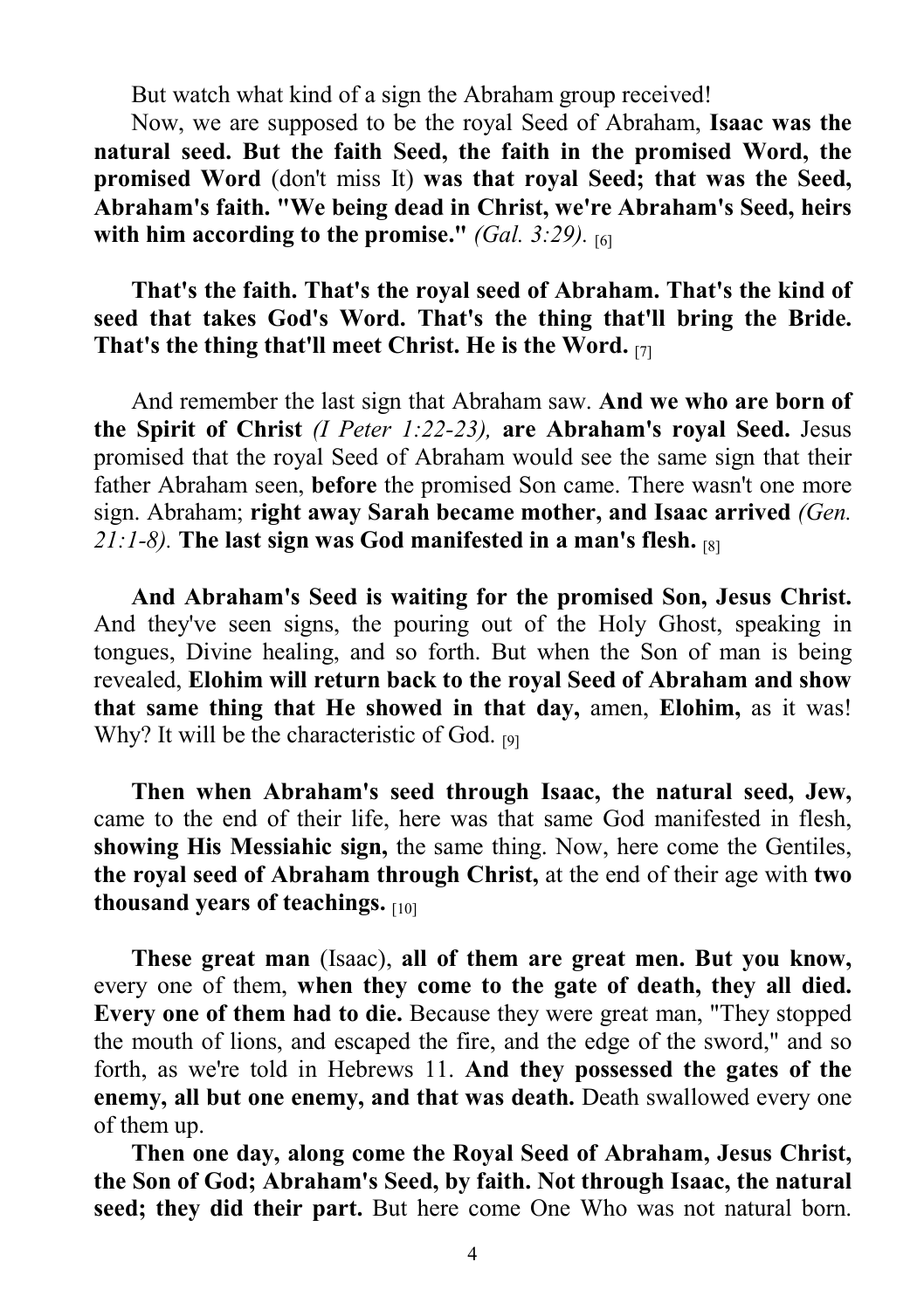Here come One that never come by sexual desire. Here come One by virgin birth. The Son of God, the Seed of Abraham, what a great Man this was! Other naturals were all born natural births. This Man was born a virgin birth. What did He do when He come on earth? He conquered every enemy, He conquered everything.

What did He do? He set out and he conquered sickness. There could be no sickness around Him; wherever sickness was, He conquered it. What did He do after He conquered it? He gave us the keys, amen, saying, "Whatever you bind on earth, I'll bind it in Heaven." Oh! Amen! That's the Royal Seed of Abraham, His promise. The Holy Ghost in us now, with the keys, holding it to sickness. He conquered sickness. Sickness cannot stand in His Presence. And He said that He gave us the keys to do the same thing, conquer sickness. "Whatever you bind on earth, I'll bind in Heaven" (Matt. 18:18).

Also, temptation, He was tempted in every manner like we were. What did He do? He conquered it  $(Heb. 4:14-16)$ . And what did He say to us? "Resist the devil, and he will flee from you." He conquered sickness for us. He conquered temptation for us, broke down the gates; took the key away from the tempter, and hand it over to the believer, of Abraham's Seed, and said, "If he tempts you, resist him, and he will flee from you." Oh, my! Resist him! *(James 4:6-7)*.

He conquered both death and hell. He rose up on the third day, saying, "I have overcome. And because I live, you live also." (John 14:18-19). Oh, what a promise! That's to the Seed of Abraham. He conquered the grave, rose up on the third day, for our justification. When He rose up, He was our justification (I Cor. 1:30). What does that make us? He conquered sickness. He conquered death. He conquered hell. He conquered the grave. He conquered temptation (Heb. 2:17-18).

"Now we are more than conquerors through Him that loved us, and give His life for" (Rom. 8:37), being the Royal Seed of Abraham. With the same Spirit of God in us, that was in Him, we are more than conquerors. Every gate has been conquered for us. The only thing we have to do is possess it. It's already conquered. Sickness is conquered. Death is conquered. Hell is conquered. The grave is conquered. Everything is conquered, and we hold the keys, by His grace. Are you afraid to stick them in the lock, and say, "I come in the Name of Jesus Christ"? "Ask the Father anything in My Name." I love Him.

After two thousand years have passed, and still here He is in our midst, the mighty Conqueror that rent the veil in two, that took every sickness, every disease, everything upon Himself, and bore our infirmities to the cross, and our sickness and our diseases, and triumphed over them, and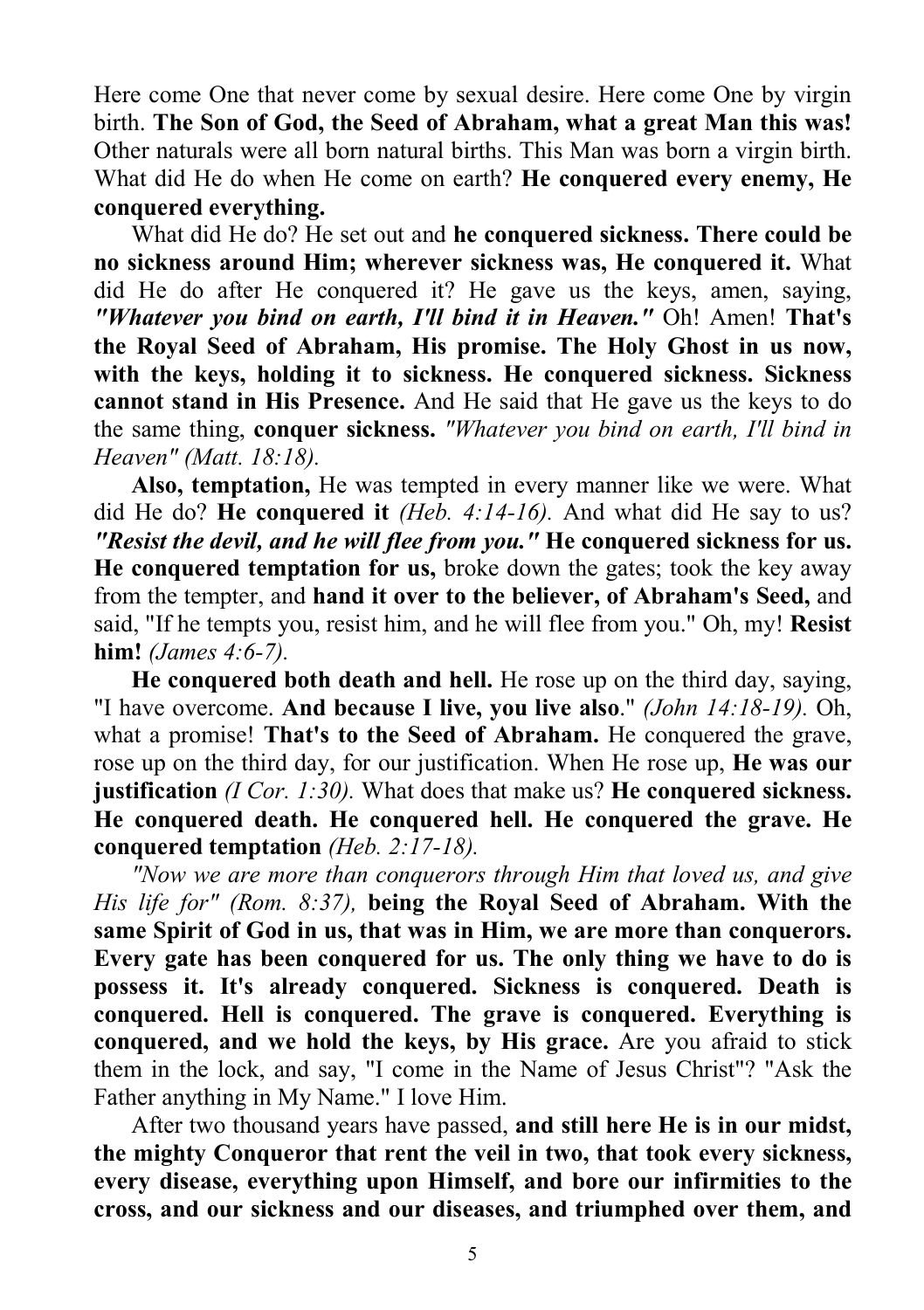raised up for our justification, and stands alive after two thousand years, to manifest Himself as a living Jesus Christ, amongst the royal Seed of Abraham who are heirs of all things. Oh, my! Those who after, going through the test, promise of the Word! If you can believe the Word, then you are also the Seed of Abraham. That's how you come to It. [11]

Joshua, looking at the promise of God, said, "We're more than able to take it" (Numbers 14:6-8). That's right. And when he come down to the Jordan, what did she do? She gave away. Amen. That's it. He possessed the gate of the enemy. That Jordan was keeping him back from going over and taking that promise. But when he got down there, he was the Seed of Abraham. Why? He believed God's Word. That's the only way you can be a Seed of Abraham, is to believe God's Word. And then what did he do when he come down to where he was ready to take the enemy? God opened up the gate, and he possessed it, took it, went over.

He was a Seed of Abraham, that kept the Word of God. He taken every gate that come to him. Certainly.

Look, all these precious heroes, got a page full of them wrote down here (Heb.  $11:1-40$ ). But all these precious heroes, the things that they did, they finally died.

But then come the real faith Seed, the Royal Seed of Abraham, Jesus, a promise. Abraham had Isaac, true, after the flesh, but the real Seed wasn't in that organization system. It was in that promise of God's Word, that He would make him a father of nations (Gen. 17:1-8), not through Isaac, but through the Royal Seed, Jesus. That was the Royal Seed, which, actually, the Seed of Abraham. Jesus was not a Jew, neither was He a Gentile. He was God. [12]

And now we find out, Abraham's natural seed, how they failed. But the royal Seed of Abraham, which is by faith in the promised Word, is now being manifested on the earth today. We are at the end time, my brother, sisters. We are at the end.  $_{[13]}$ 

Every promise is to Abraham and to his Seed after him. Amen. Every Divine promise in the Word belongs to Abraham and his Seed, and you're an heir to it. An heir! Oh, my! I like to look through and see what I got. If somebody gives me something, I like to look it over. And I like to look through the Bible and see what belongs to me. Every Seed of Abraham ought to do that, when you become born again (John 3:3-5), filled with the Spirit of God, and the Holy Spirit upon you, you're an heir to every one of those promises.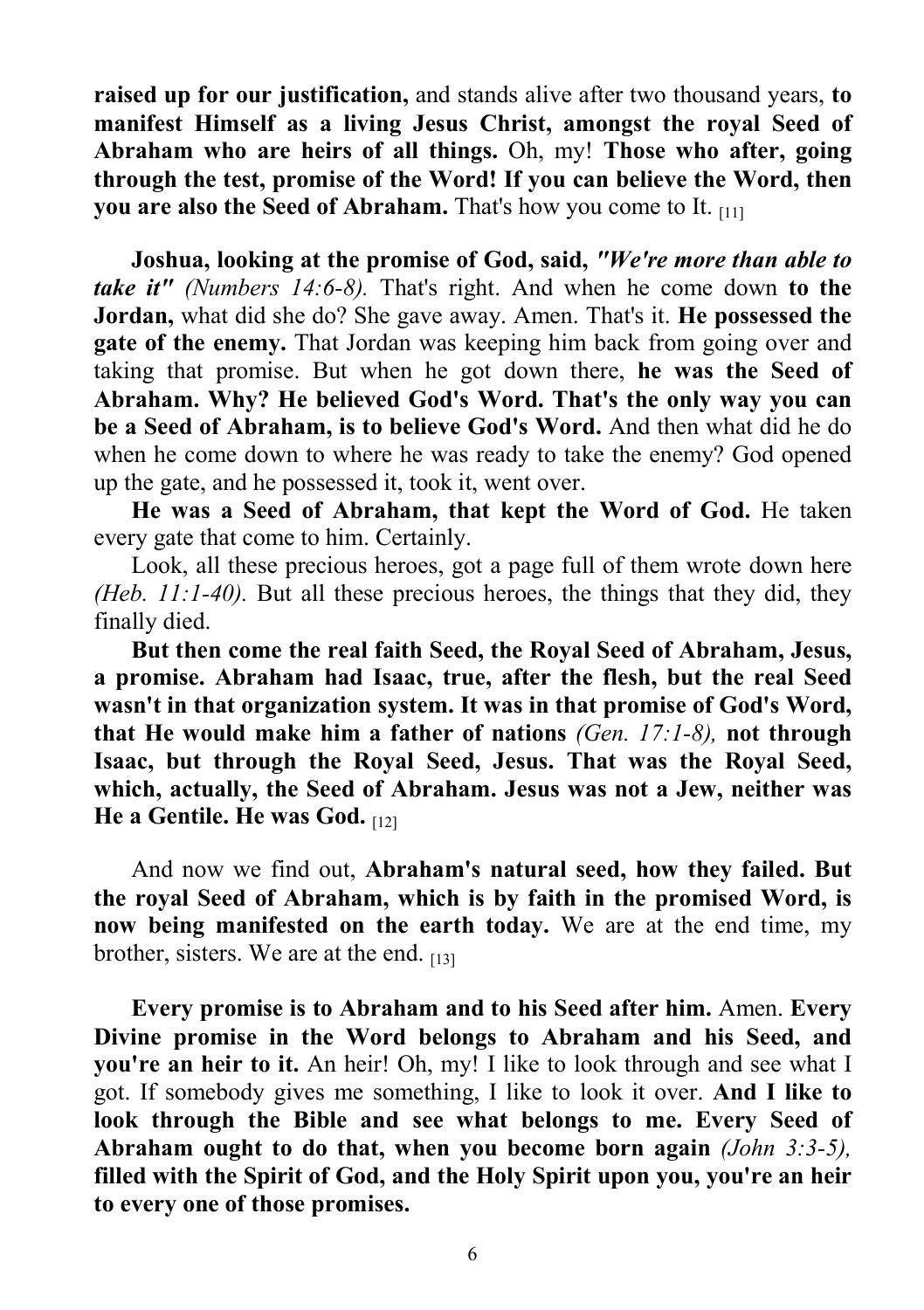By one Spirit we're all baptized into one Body (I Cor. 12:13), and that Body is Christ, which is the Royal Seed of Abraham, and heirs to everything that's in it. Amen. Everything that was in God, God poured into Christ; everything that was in Christ, He poured into the believer. Amen. God above us, God with us, and God in us! Everything, every promise in the Book, is yours if you can believe it, if you have faith enough to accept it and believe it.  $\mathbb{H}_{141}$ 

This is the last thing promised to the Gentile. It's true. See, it was the Gentiles down there in Sodom, were going to be burned. And that, here is the Bride, which was the Royal Seed of Abraham, being the Bride called out from amongst the Gentile. That's their ending sign, all of it.

And we are the royal Seed of Abraham; the Bride. The last sign that Abraham ever seen before the promised son come, was what? God, in a form of a human being, that could discern the thoughts of the people; one man, not a dozen; one man, no matter how many impersonations. They had One, and He discerned the thoughts was in there. What? And, the next thing happened, Abraham and Sarah turned back to a young man and woman. We know that.

Mark it in your book. I'm an old man. But just mark it in your book and see if it comes to pass, or not. See, you're at the end now. When? I don't know. I'm looking for Him today. If He isn't here today, I'll be looking for Him tomorrow. If He isn't there tomorrow, I'll be looking the next day. If He isn't here this year, I'll be looking next year for Him. I know He is coming. I don't know the minute or hour, but I know everything is fulfilled, ready for the Rapture. The Church is called out. It'll be a secret going; just vanish, and that'll be all.

And the world go right on just the same, people preaching, and people thinking they're getting saved, just exactly like they did in the days of Noah, so forth. Noah entered in the ark, and people went right on, and the world turning just the same. Think of it! And, Eternally lost, thinking they're saved.  $[15]$ 

But the spiritual, Royal Seed of God that believes, the Royal Seed of Abraham which believes every Word of God, there is a confirmation of a living, resurrected Jesus Christ in them. Amen. Amen. Oh, my! See, the same thing it was, the whole Church must be relation.  $_{[14]}$ 

And, remember, Abraham and his group never received one more sign from God, until the promised son arrived. How many know that's true? That sign of discernment! And the royal Seed of Abraham, let me tell